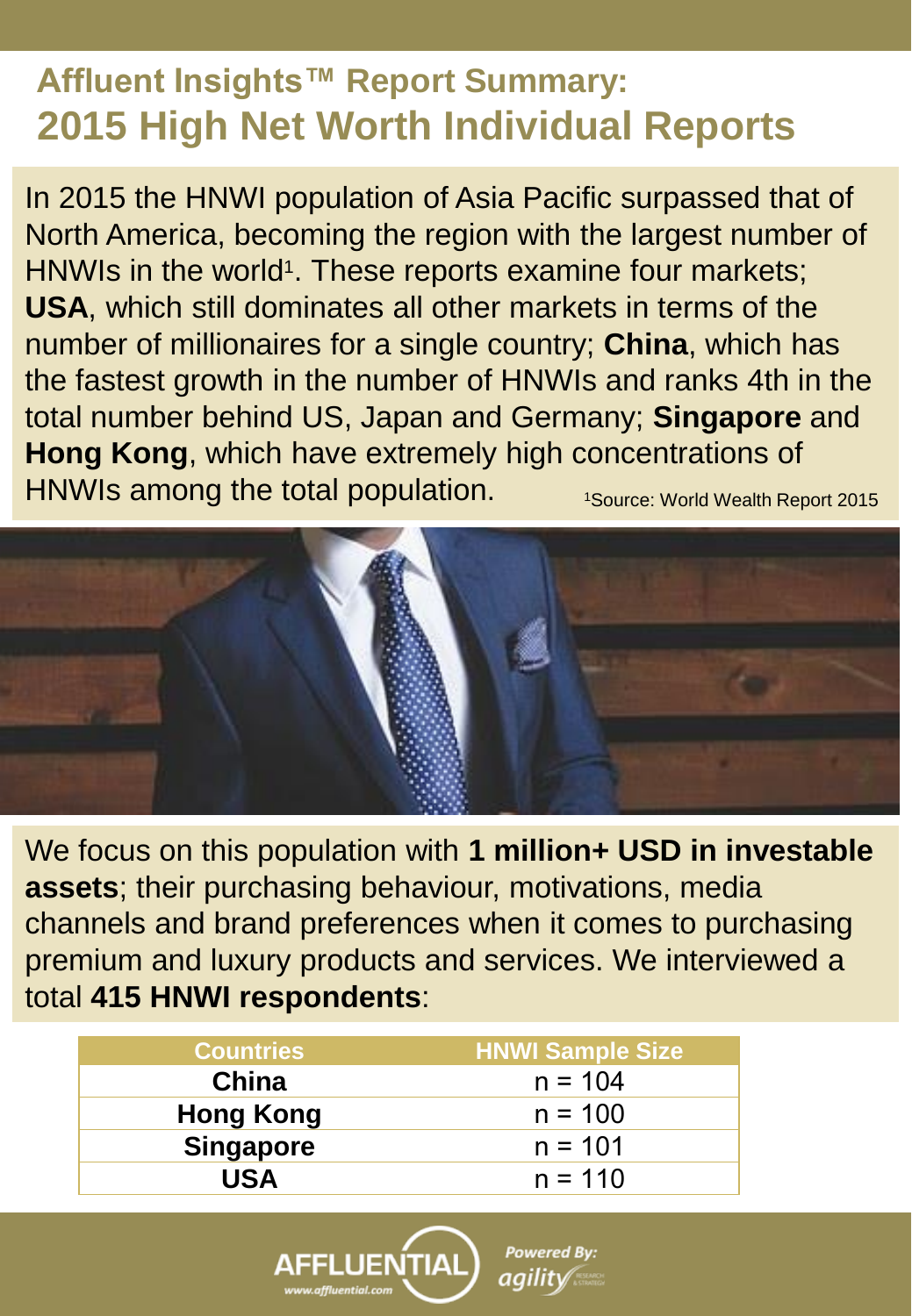# **Example Findings from the Report:**

- •HNWIs in the US are older, past mid-life, while many in China have yet to hit 40.
- •Besides offering high quality, across markets, HNWIs expect luxury products to be unique. Overall, craftsmanship and design/styling are the primary motivators for buying luxury.
- •Many Chinese millionaires are new to buying luxury products, and they expect a level of social responsibility from luxury brands.
- •Wealthy consumers in China and the US are likely to buy luxury online, while their counterparts in HK and Singapore prefer to shop in a physical store.
- •Travel commands the largest share of wallet of HNWIs' discretionary spending
- •Luxury brand websites and print magazines are the most powerful information sources for most luxury product categories, however recommendations from friends and family often have more influence on the final decision.

FLUENTIAL

w.affluential.com

**Powered By:** 

*agility* and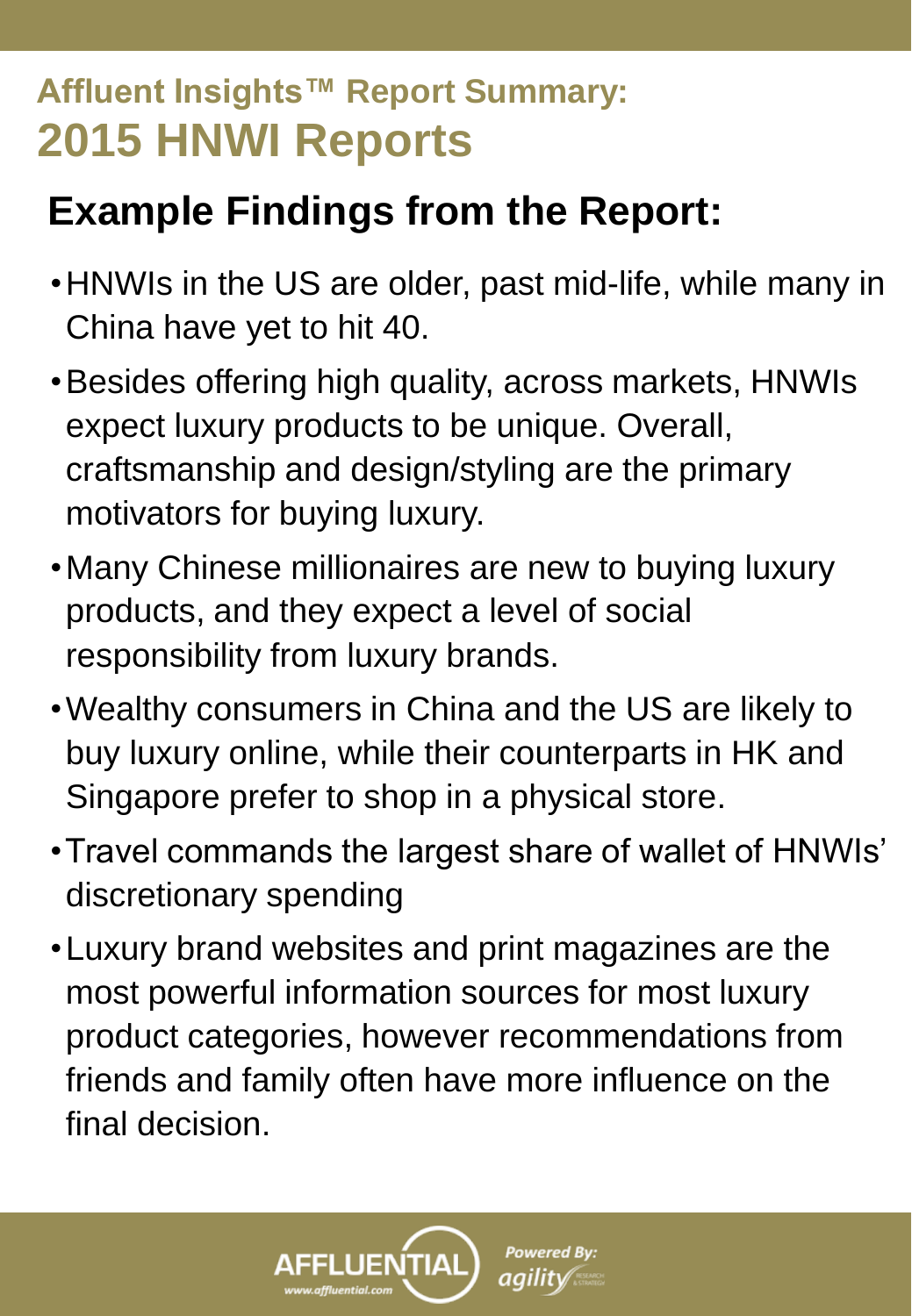### **Table of Contents:**

|                                                         | <b>Summary of Key Findings</b>                           |  |
|---------------------------------------------------------|----------------------------------------------------------|--|
|                                                         | Section A: Luxury Perceptions and Purchase Behaviour     |  |
|                                                         | The Definition of Luxury                                 |  |
|                                                         | <b>Influences in Luxury Purchases</b>                    |  |
|                                                         | How Luxury is Bought                                     |  |
|                                                         | <b>Motivations for Buying Luxury</b>                     |  |
|                                                         | <b>Preferred Payment Mode for Luxury Online</b>          |  |
|                                                         | How Purchasing Luxury Online Affects Views on Brands     |  |
|                                                         | Looking ahead for the next 12 Months                     |  |
|                                                         | <b>Expectations from a Luxury Brand Website</b>          |  |
|                                                         | How Purchasing Luxury Makes One Feel                     |  |
|                                                         | Section B: Luxury Category Spend and Brand Purchasing    |  |
|                                                         | Purchasing of Categories in the Past 12 / Next 12 Months |  |
|                                                         | Share of Wallet for Categories in the Past 12 Months     |  |
|                                                         | Premium/Luxury Fashion & Accessories Brands Purchased    |  |
|                                                         | Premium/Luxury Watches Brands Purchased                  |  |
|                                                         | <b>Jewellery Brands Purchased</b>                        |  |
|                                                         | Car Brands Purchased                                     |  |
|                                                         | <b>Premium Alcohol Brands Purchased</b>                  |  |
|                                                         | <b>Financial Services Brands Transacted with</b>         |  |
|                                                         | <b>Skincare Brands Purchased</b>                         |  |
|                                                         | <b>Makeup Brands Purchased</b>                           |  |
| Section C: Right Media to Reach and Influence the HNWIs |                                                          |  |
|                                                         | Alcohol                                                  |  |
|                                                         | <b>Premium/luxury Watches</b>                            |  |
|                                                         | Jewellery                                                |  |
|                                                         | <b>Designer Clothing and Accessories</b>                 |  |
|                                                         | Makeup                                                   |  |
|                                                         | <b>Skincare</b>                                          |  |
|                                                         | <b>Financial Services</b>                                |  |
|                                                         | Cars                                                     |  |
| Section D: Profiling and Demographics                   |                                                          |  |
|                                                         | Number of International Trips by Purpose                 |  |
|                                                         | <b>Sports Following</b>                                  |  |
|                                                         | <b>Annual Household Income</b>                           |  |
|                                                         | <b>Hobbies</b>                                           |  |
|                                                         | Occupation                                               |  |
|                                                         | Age and Gender                                           |  |
|                                                         | <b>Civil Status</b>                                      |  |
|                                                         |                                                          |  |

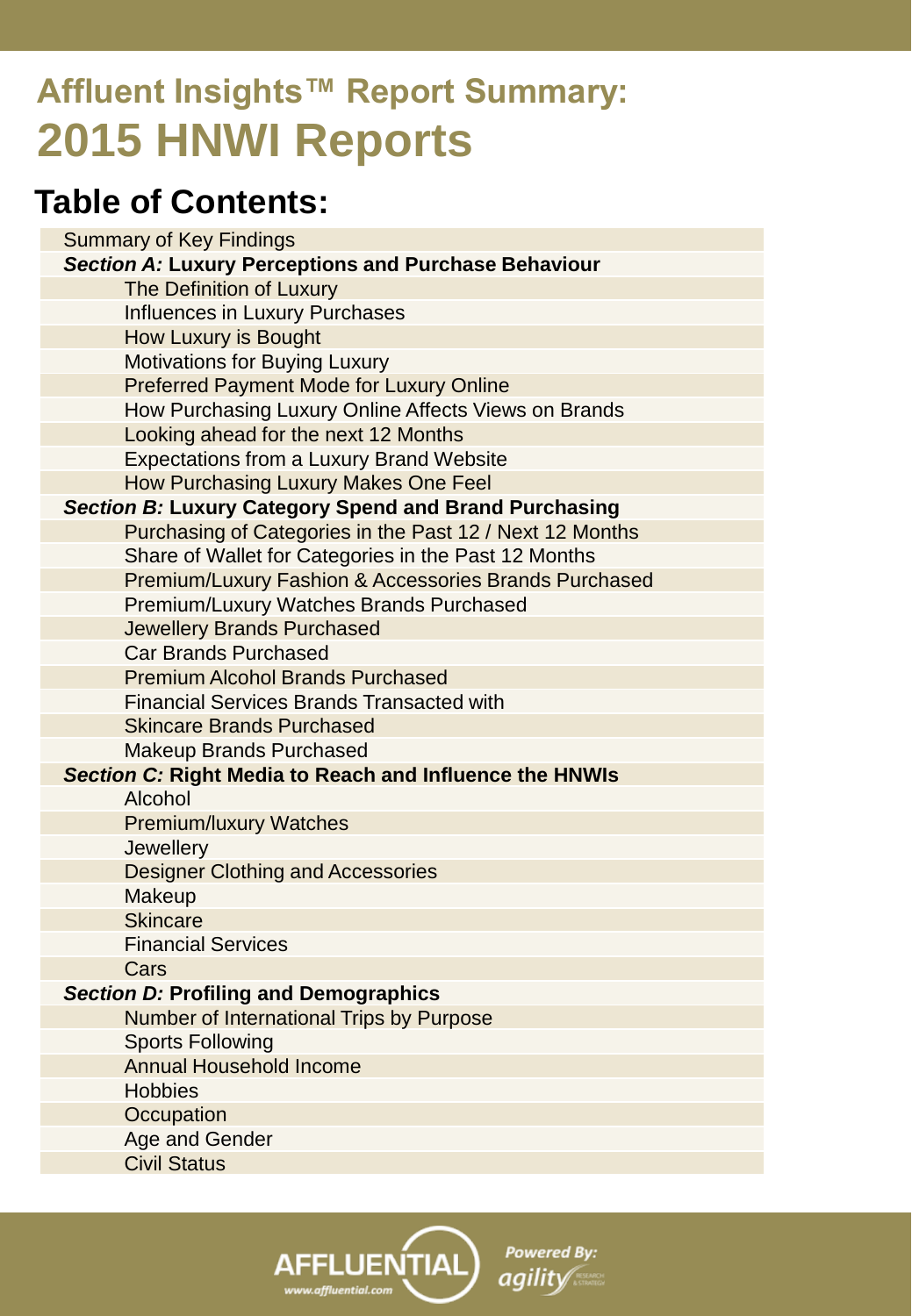

### **The HNWI Reports are based on findings from the Affluent Insights™ 2015 Luxury Survey:**

- Fielded online in May/June 2015.
- Covering four markets: China, Hong Kong, Singapore, and the USA
- All respondents are defined as affluent , command at least USD\$1M in investable assets, and have annual household incomes as per the table below

| <b>Countries</b> | <b>Affluent Definition (HHI)</b> |
|------------------|----------------------------------|
| China            | CNY 240,000+                     |
| <b>Hong Kong</b> | HKD 960,000+                     |
| <b>Singapore</b> | SGD 135,000+                     |
| <b>USA</b>       | USD 150,000+                     |
|                  |                                  |

**Powered By:** 

agility